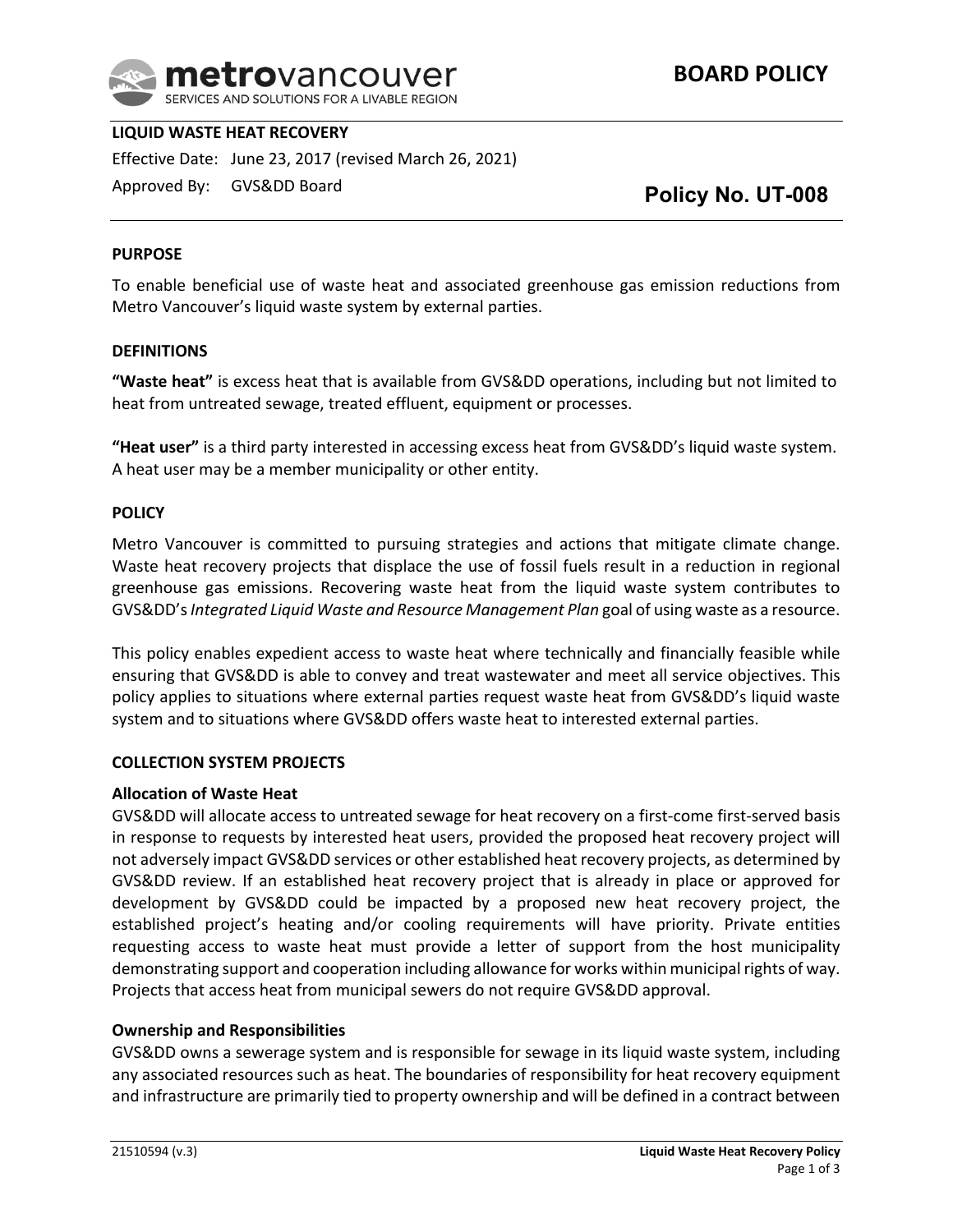GVS&DD and the heat user. GVS&DD will own and be responsible for the portion of the tie‐in up to and including a shut-off valve on both the diversion and return lines. GVS&DD will consider an in-line heat recovery system built directly in a GVS&DD sewer if the system will not impair GVS&DD operations.

### **Cost Recovery**

GVS&DD will charge the heat user for all costs incurred to establish and maintain access to sewage. The value of sewage will be assessed using business case processes, including consideration of nominal value of sewage, and incorporated into sewage access contracts. GVS&DD may consider capital investment in heat recovery projects accessing sewage from GVS&DD infrastructure. GVS&DD staff will evaluate heat recovery projects using established life cycle cost analysis and options analysis frameworks and will consider each project on a case‐by‐case basis. Benefits will include the value of avoided greenhouse gas emissions. GVS&DD does not seek to profit from the provision of heat. A contract with the heat user will be established for each project that assigns the costs and benefits between GVS&DD, the heat user and other funding sources. All maintenance and operating costs borne by GVS&DD from GVS&DD infrastructure will be recovered from energy purchasers.

### **TREATMENT PLANT AND OUTFALL PROJECTS**

### **Allocation of Waste Heat**

When GVS&DD identifies waste heat opportunities in wastewater treatment plants and effluent outfalls, GVS&DD will follow competitive processes in offering available waste heat to potential heat users, to ensure fairness and transparency.

### **Ownership and Responsibilities**

The boundaries of responsibility for heat recovery equipment and infrastructure are primarily tied to property ownership and will be defined in a contract between GVS&DD and the heat user. GVS&DD will own and be responsible for waste heat recovery equipment and related infrastructure installed within its wastewater treatment plants and effluent outfalls, except in cases where ownership by an external party is deemed preferable to the GVS&DD.

### **Cost Recovery**

Heat recovery projects within wastewater treatment plants and effluent outfalls will require capital investment by GVS&DD and will require ongoing operations and maintenance by GVS&DD. GVS&DD will recover the costs incurred in providing waste heat to external parties over the life of the project. GVS&DD does not seek to profit from the provision of heat. GVS&DD staff will evaluate heat recovery projects using established life cycle cost analysis and options analysis frameworks and will consider each project on a case-by-case basis. Benefits will include the value of avoided greenhouse gas emissions. A contract with the heat user will be established for each project that assigns the costs and benefits between GVS&DD, the heat user and other funding sources.

### **ALL PROJECTS**

## **Environmental Attributes**

Benefits associated with greenhouse gas reductions (such as carbon offset credits) and the costs of administering those benefits will be allocated on a case-by-case basis, in accordance with the costs and risks incurred by the parties involved in developing the heat recovery project.